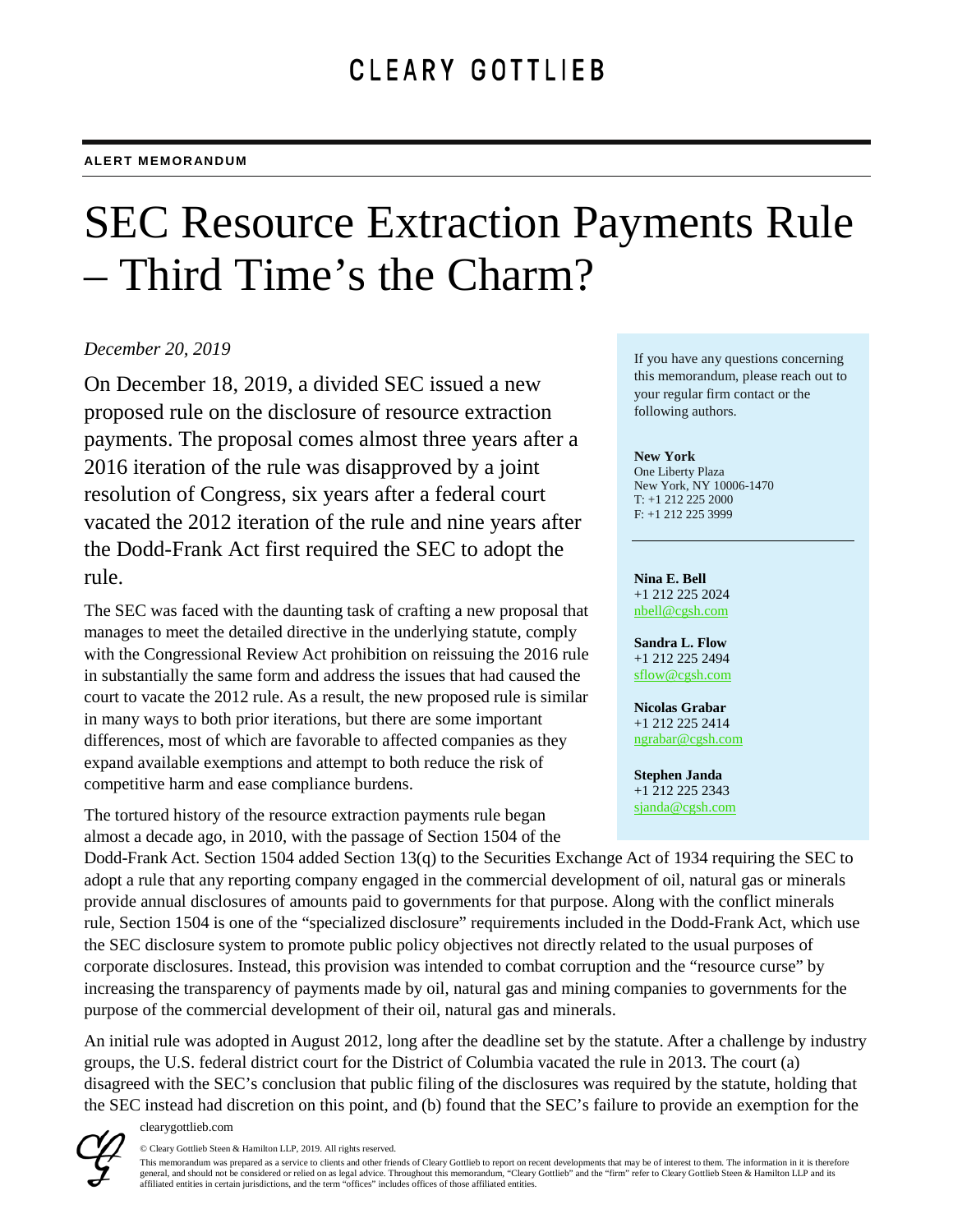disclosure of payments in countries that prohibit disclosure was arbitrary and capricious.

The SEC was slow to take further action after the 2012 rule was vacated, but Oxfam sued the agency in Massachusetts federal court in 2015 to compel implementation of the statutory mandate. The court held that the SEC had acted unlawfully by failing to adopt a final rule, and the SEC then tried again and adopted a new version of the rule in June 2016. However, the timing of final adoption left the 2016 rule available for disapproval under the CRA when the  $115<sup>th</sup> Congress$  sat following the 2016 election – the CRA requires federal agencies to submit adopted final rules to Congress and allows Congress to disapprove a rule within 60 legislative days following submission. That period for the 2016 rule had not yet run when the 114<sup>th</sup> Congress adjourned. The 115<sup>th</sup> Congress moved quickly and disapproved the 2016 rule in February 2017, with those voting in favor of disapproval citing concerns that the 2016 rule would impose outsized compliance costs, restrict job growth and put U.S. companies at a competitive disadvantage. The disapproval meant that the 2016 rule was treated as if it had never taken effect, and the SEC was prohibited under the CRA from reissuing a rule in substantially the same form - but the Exchange Act still required the SEC to adopt a rule pursuant to the original Dodd-Frank mandate.

Now, almost three years later, the SEC is making a third attempt to comply with its mandate. In the absence of a definition of "substantially the same" in the CRA, the SEC relied on the legislative history of the CRA, which urges Congress to provide direction about reissuance when debating disapproval, to use the issues raised by members of Congress in 2017 to tailor

a proposed rule that the SEC believes complies with the CRA. Some of the more significant changes to the prior versions of the rule, most of which are likely to be welcomed by impacted companies, are summarized below.

- Exemptions for Certain Companies, Payments and Filings: Consistent with the SEC's goal of reducing overall compliance costs, the new proposed rule would provide several exemptions not found in the first two iterations of the rule. Smaller reporting companies and emerging growth companies would be exempted from compliance, and newly public companies would be granted a grace period until after their first full fiscal year as a public company. There are also two new exemptions from reporting payments where disclosure is prohibited either by foreign law<sup>[1](#page-1-0)</sup> or by a pre-existing contract. While there are certain conditions to these two exemptions, and companies must disclose when they rely upon them, the SEC stated that it hopes their inclusion will help mollify concerns regarding competitive damage and administrative difficulties. The transitional relief for newly acquired companies contained in the 2016 rule is retained, as is the exemption for exploratory payments and the allowance for companies to meet their obligations by providing disclosure that complies with the requirements of certain alternative reporting regimes.[2](#page-1-0)
- Broader Definition of "Project," Increased Payment Aggregation and Higher Disclosure Threshold: Section 13(q) requires the disclosure of the type and total amount of payments made for each project to a government. While the 2016 rule

<span id="page-1-0"></span><sup>&</sup>lt;sup>1</sup> The 2016 rule did not provide an exemption for disclosures prohibited by foreign governments, even though the court found that failing to provide one was one of the flaws in the 2012 rule. In response to the court's finding, the 2016 rule instead provided that the SEC would be willing to consider exemptive relief on a case-by-case basis. Under the new proposed rule, the SEC would still be willing to consider case-by-case relief in addition to the new exemptions provided.

<sup>2</sup> Instead of requiring that the SEC determine that a regime is "substantially similar" (the 2016 test), the new proposed rule would allow companies to rely on the alternative reporting relief if the SEC has determined that the foreign regime requires disclosure that "satisfies the transparency objectives of Section  $13(q)$ ." Possibly this change was included in part to make sure the European Union and Canadian reporting regimes qualify, even though both differ from the new proposed rule, for example in using a narrower definition of "project."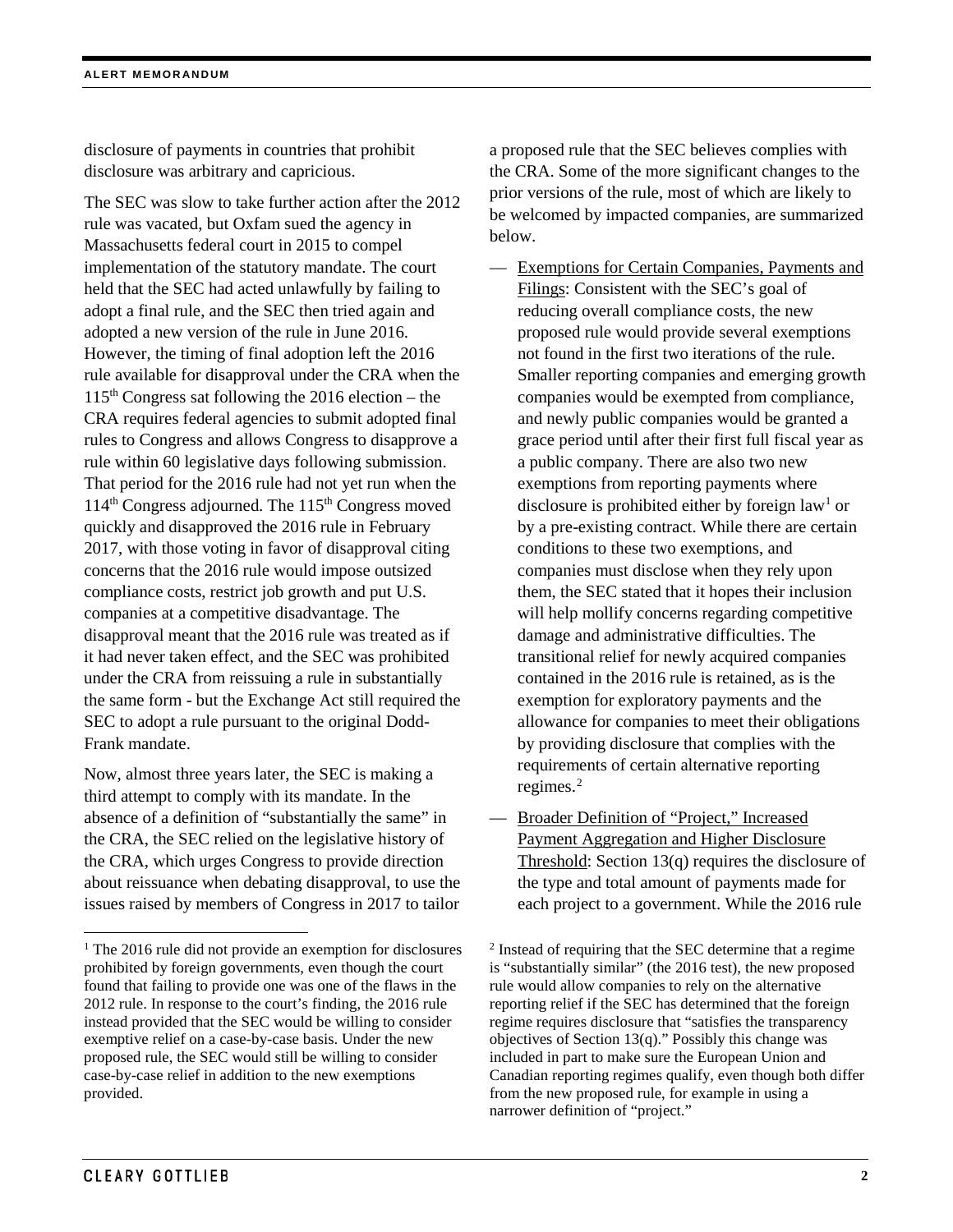defined "project" narrowly as activities governed by a single legal agreement that forms the basis of the payment obligations, the new proposed rule would define this term using three broad factors: the type of resource, the method of extraction and the major subnational political jurisdiction where the commercial development of the resource occurred. The 2016 rule also only permitted very limited aggregation of payments (activities had to be operationally and geographically related), whereas the new proposed rule would permit aggregation by payment type at the major subnational or lower government levels. The new proposed rule would also increase the threshold for when a payment is "not de minimis" (and therefore required to be disclosed). A two-part test would apply, first at the project level (at least \$750,000 in payments before reporting is required) and, if that prong is met, then at the individual payment level (only payments of at least \$150,000 are required to be reported). These revisions are all designed to reduce the competitive harms of disclosing more granular payment information and the compliance burdens of tracking it.

— Form, Timing and Treatment of Disclosure: The new proposed rule is consistent with the 2012 rule and the 2016 rule in requiring that the disclosures be made publicly on Form SD (which is already used for conflict minerals disclosures). The SEC has sought to ease the burden on companies by substantially extending the deadline for filing, which in the 2016 rule was 150 days after fiscal year end. A company with a fiscal year ending on or before June 30 will be required to submit its Form SD no later than March 31 the following year, and a company with a fiscal year ending after June 30 will have until March 31 the second following year. Finally, in a change from both prior final versions of the rule, the new proposed rule provides that disclosure would be treated as furnished to, not filed with, the SEC, eliminating both the risk of liability for the disclosures under Section 18 of the Exchange Act, as well as the risk of incorporation by reference into a company's

registration statements filed under the Securities Act of 1933 (and any possible liability resulting from such incorporation).

Some commenters on the prior iterations of the rule urged the SEC not to require that companies' disclosures be made publicly available. As noted above, the SEC originally concluded that the statute left it no discretion on this point, and that conclusion was one basis for the judicial decision striking down the 2012 rule. In adopting the 2016 rule, the SEC determined that public filing would better serve the purposes of Section 13(q). In the new proposed rule, the SEC has reached the same view but says its view is preliminary, and it invites comment on an alternative under which companies would be allowed to submit their Form SDs non-publicly, and the SEC would subsequently publish an aggregated and anonymized public compilation of extraction payment information.

The SEC vote to adopt the proposal split down party lines, with both Democratic Commissioners dissenting and arguing that the new proposed rule would provide too little information (especially if the SEC were to change the proposal to allow companies to file nonpublicly) and undermine the original objective of increasing transparency. However, even Commissioners who voted in favor of the proposal acknowledged the bizarre circumstances and questioned whether this statutory mandate is consistent with the SEC's mission.

Comments are due within sixty days of the publication of the new proposed rule in the *Federal Register*. We would encourage impacted companies (some of which are also still working towards compliance with the SEC's new mining disclosure rules passed in 2018) to study the proposal carefully and consider submitting comments on the questions raised by the SEC. In crafting the new proposed rule, the SEC cited many comment letters submitted on the previous proposals, and in light of the focus on addressing Congress' concerns relating to compliance burdens and competitive harm, the SEC is requesting feedback on a number of points on whether they have struck the right balance between these concerns and the transparency objectives of the Dodd-Frank mandate.